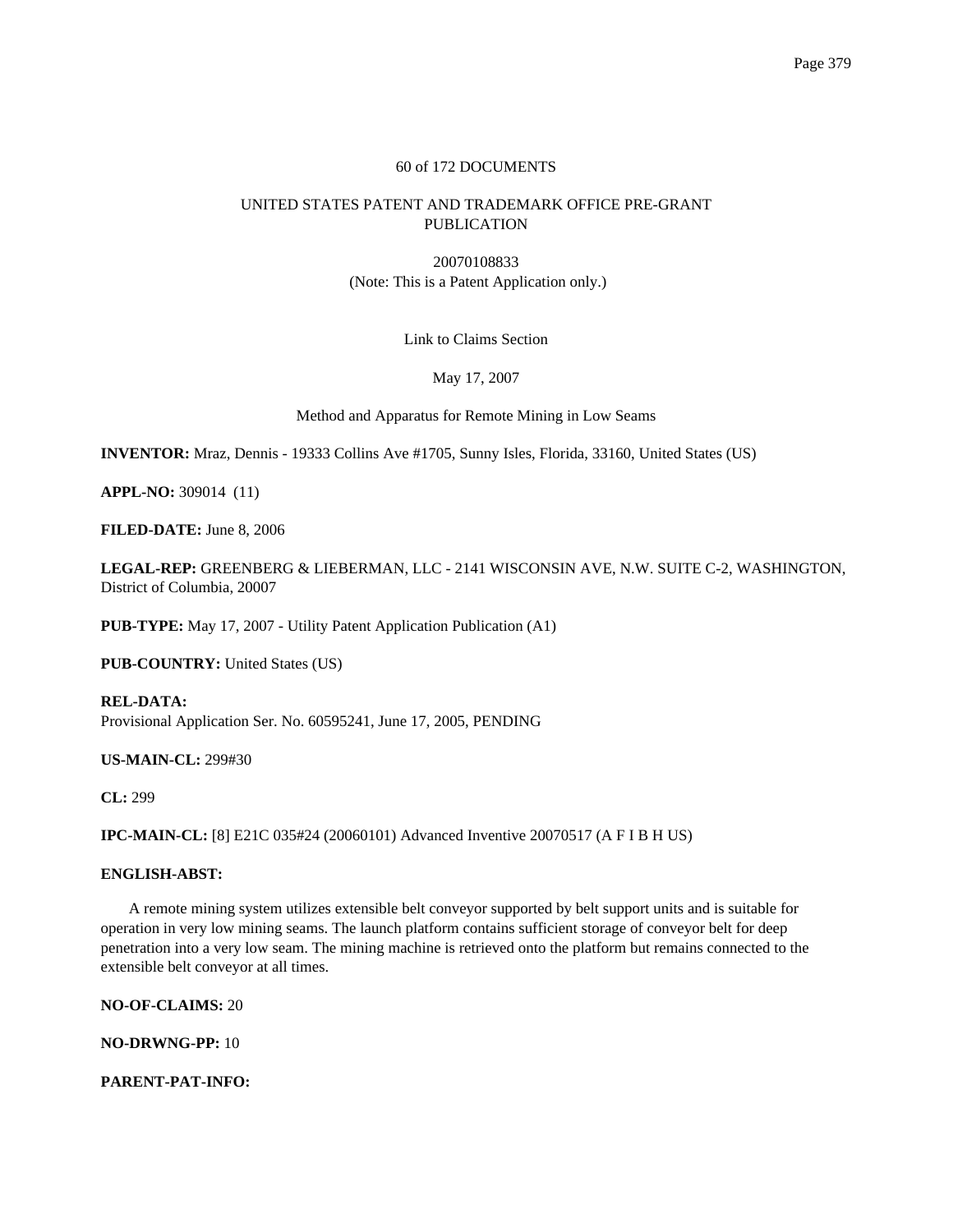#### CONTINUITY DATA

[0001] Priority is hereby claimed by provisional application 60/595,241 filed on Jun. 17, 2005.

### **SUMMARY:**

#### Field of the Invention

[0002] The present invention relates generally to mining and specifically to remote mining of bedded mineral deposits.

### BACKGROUND OF THE INVENTION

[0003] Known methods of remote mining in bedded mineral deposits such as coal seams employ a mining machine that excavates mine openings to some distance from the seam exposure on the surface and means of conveying are required to transport the excavated material to the surface. In most of the present systems, conveying machines consisting of multiple conveyors are advanced into the mine openings from the surface. For example, U.S. Pat. Nos. 5,112,111, 5,232,269 and 5,261,729 to Addington at al. disclose an assembly of conveyors and a mining machine advanced into the seam without interrupting the flow of aggregate material by separate means designed to pull at the forward end and push at the rearward end. Similarly, U.S. Pat. No. 5,609,397 to Marshall at al. discloses an assembly of conveyors interconnected with a mining machine and a driving device located outside the seam and consisting of rack and pinion or, alternately, reciprocating cylinders, linear tracks, linear or rotary drives, chains, cables or other mechanical devices. The U.S. Pat. 5,692,807 to Zimmerman discloses a guidance assembly for extending and retracting an assembly of conveyors in and out of the seam. The U.S. Pat. 3,497,055 to Oslakovic at al. discloses a multi-unit train of conveyors having a self-propelled unit at each end coupled to intermediate units, each end unit being capable of towing the intermediate units. The U.S. Pat. 2,826,402 to Alspaugh at al. discloses a train of wheeled conveyor sections pulled into the mine opening and pushed out of it by a self-propelled mining machine. Buckling of the train is avoided by the grooves made by the mining machine in the floor, said grooves spaced the same distance as the treads of the wheels carrying the conveyor sections. The U.S. Pat. 6,220,670 to Mraz discloses a train of self-propelled conveying units capable of advancing or retreating in the seam on its own power. The U.S. Pat. 5,299,674 to Cusitar discloses belt support cars for an extensible belt conveyor system which are connected by horizontally pivoting joints and being movable from tangential direction to an axial position for the support of the upper and the lower strands of the extensible conveyor.

[0004] In the present systems that utilize multi-unit trains of conveyors, the interconnected combination of the mining machine and a conveying assembly comprising a plurality of conveyors is advanced into the seam from a launch vehicle located on the outside. When the present mining hole is completed and the train of conveying units retreats from the seam, it is gradually disassembled and the mining machine is moved onto the launch. The launch with the mining machine then moves to the next mining hole. As the conveying assembly consists of a plurality of conveyor units, each of the individual conveyors requires a substantial headroom space for transfer of material from each conveyor unit to the next. This makes it impractical to design a belt conveyor system that would fit into seams that are less than 34 inches thick. It would be therefore desirable to utilize an endless extensible belt conveyor supported by belt support units. Such system would allow mining seams that are, at minimum, 24 inches thick or less. However, in the system proposed by Cusitar Pat. No. 5,299,674, the belt support cars would have to move to the side without entering the platform and the mining machine would have to move on its own power to the next mining hole on the highwall mining bench. The soft and muddy highwall mining bench would make such a system impractical in most mining environments. Even on exceptionally firm highwall mining bench, handling of the belt support car assembly and the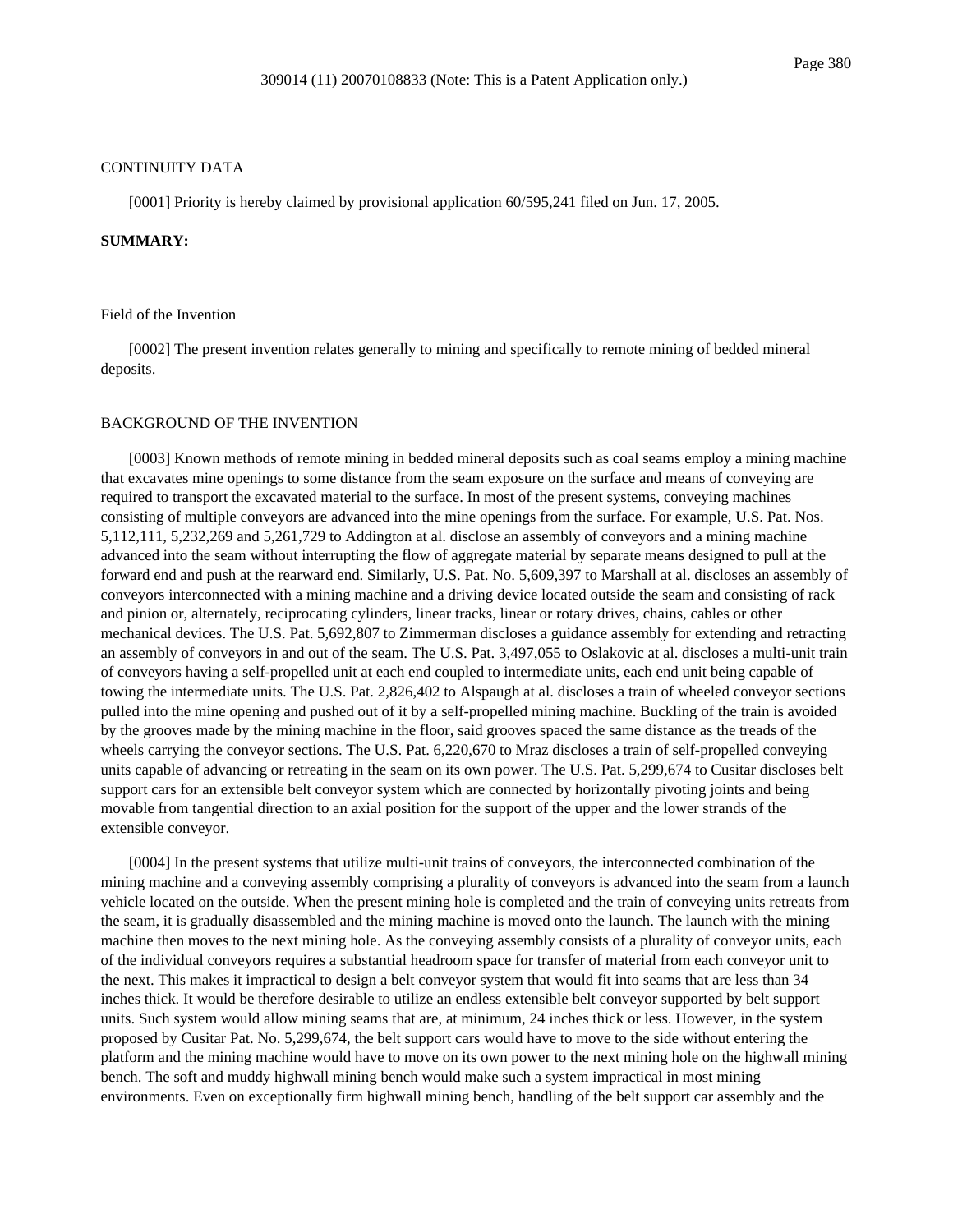mining machine on the highwall mining bench would require excessive time and manpower. Such arrangement would also require disconnecting and reconnecting the mining machine with the extensible belt conveyor, which would further reduce productivity of the operation. It would be therefore desirable to utilize an endless belt conveyor supported by belt support units that could be assembled and disassembled similarly as the present conveyor units. It would be also desirable to move the mining machine onto the launch utilizing an endless extensible belt conveyor and move the launch as required with the mining machine on it. And, it would be desirable for the mining machine to remain connected to the extensible belt conveyor at all times.

### SUMMARY OF THE INVENTION

[0005] Accordingly, it is the object of the present invention to provide a method and apparatus for connecting the mining machine to the endless extensible belt conveyor without the need of disconnecting the belt from the mining machine during the repositioning of the highwall mining launch.

[0006] Another object of the present invention is to provide a method and apparatus for retreating or advancing the mining machine on the launch without disconnecting the belt from the mining machine.

[0007] Another object of the present invention is a method and apparatus of aligning the belt with the mining machine while retreating or advancing the mining machine on the launch and using the same apparatus for steering the mining machine while advancing the mining machine into the mining hole.

[0008] Another object of the present invention is a method and apparatus of adding and removing belt support on the launch.

[0009] Another object of the present invention is a method and apparatus of advancing the mining machine into and retrieving it from the mining hole.

# **DRWDESC:**

### BRIEF DESCRIPTION OF THE DRAWINGS

[0010] FIG. 1 is a plan view of the highwall mining launch according to the preferred embodiment of the present invetion with the mining entering the mining hole.

[0011] FIG. 2 is a cross sectional view taken along the line A-A of FIG. 1, with the mining machine located on the launch before it enters the mining hole.

[0012] FIG. 3 is a cross sectional view taken along the line A-A of FIG. 1, with the mining machine located at the start of the mining hole.

[0013] FIG. 4 is a cross sectional view taken along the line A-A of FIG. 1, with the mining machine located at the start of the mining hole and the first belt support structure unit inserted onto the launch.

[0014] FIG. 5 is a cross sectional view taken along the line A-A of FIG. 1, with the mining machine located at the start of the mining hole and the first belt support structure unit connected to the mining machine.

[0015] FIG. 6 is a cross sectional view taken along the line A-A of FIG. 1, with two belt support structure units connected to the mining machine.

[0016] FIG. 7 is a side view of the mining machine and the belt support structure units in the mining hole.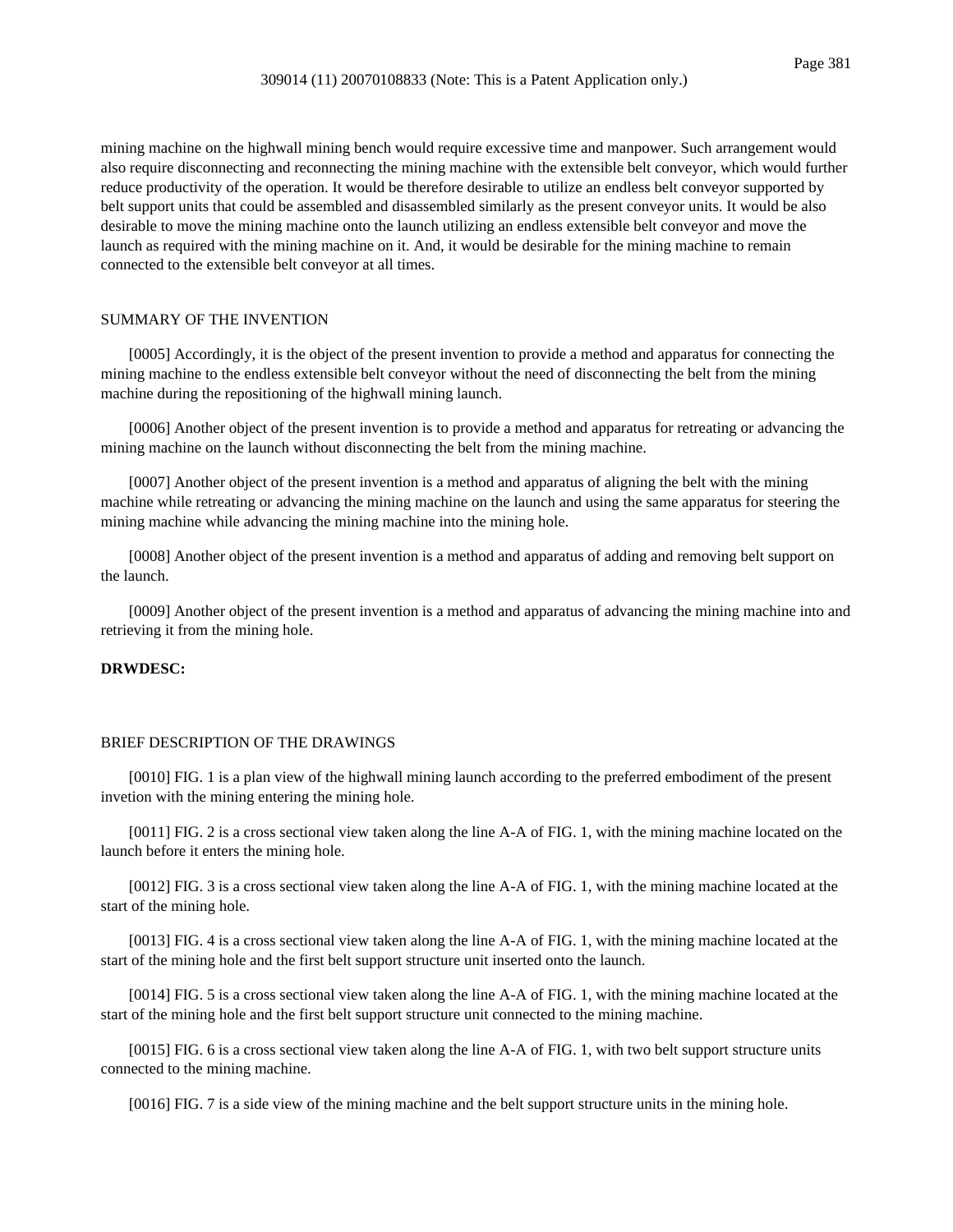[0017] FIG. 8 is a side view of the belt support structure unit.

[0018] FIG. 9 is a view of the belt support structure taken along the line B-B of FIG. 8 with a cantilever support bracket in a closed position.

[0019] FIG. 10 is a view of the belt support structure taken along the line B-B of FIG. 8 with a cantilever support bracket in an open position.

### **DETDESC:**

### DETAILED DESCRIPTION OF THE INVENTION

[0020] Referring to FIGS. 1 through 7, a highwall mining launch 1 operates in the vicinity of a highwall 2 containing a seam 3 on a highwall mining bench 4. A mining machine 5 is advanced from the launch 1 into the seam 3. The launch 1 includes the launch deck 6, means of propel 7, an assembly of belt storage magazines 8, a hydraulic power unit 21, an electrical substation 22, a power cable winder 23, a water hose winder 24 and a control cable winder 24. An endless conveyor belt 8 is wound trough a belt drive 9 around deflection rollers 16, 17, 17a and 17b, through the belt storage unit assembly, around the tail roller 32 and through telescopic idlers 13. The tail roller 32 is mounted within a tail piece 18 connected to the mining machine 5 with cylinders 19. When a belt support unit 20 is inserted onto the lauch deck 6, the upper belt 8a runs over the telescopic idlers 13 and the lower belt 8b runs through the belt support unit 20.

[0021] When the mining machine 5 is retrieved from the seam 3 onto the launch 1, the belt 8 remains wound around the tail roller 32 and the telescopic idlers 13 are contracted at the far end of the rail 14. When the launch 1 moves to a new mining position, pusher plates 26a on the tail piece 18 are engaged by pushers 25 connected to endless chains 27 engaged with the chain drive sprockets 28 and the tail sprockets 29. The mining machine 5 is moved toward the highwall 2 and begins excavating in the seam 3. The excavated material is transferred from the mining machine 5 into the tail unit 18. As the mining machine 5 advances into the seam 3, the telescopic idlers 13 are spaced along the path of the upper belt 8a. The hydraulic cylinders 19 that connect the tail unit 18 with the mining machine 5 are actuated as required to steer the mining machine 5.

[0022] When the mining machine 5 clears the launch deck 6, the belt deflection roller 17b is lifted and this lifts the lower belt 8b to provide room for the insertion of the belt support unit 20 onto the launch deck 6. After the belt support unit 20 is inserted onto the launch deck 6, pusher bars 26 on the belt support unit 20 are engaged by pushers 25 connected to endless chains 27 engaged with the chain drive sprockets 28 and the tail sprockets 29. The deflection roller 17b is lowered to allow the passage of the belt support unit 20, which is pushed toward the tail unit 18 and connected to the tail unit 18 with connectors 35.

[0023] As the mining machine 5 is advanced into the mining hole 3a within the seam 3 by forward motion of pushers 25, the cylinders 19 connecting the tail unit 18 with the mining machine 5 are actuated as required to steer the mining machine 5 in the desired direction. The upper belt 8a gradually settles onto the top of the belt support unit 20.

[0024] When the mining machine 5 is advanced into the seam 3 by the length of one belt support unit, the belt deflection roller 17b lifts the bottom belt 8b, another belt support unit 20 is inserted onto the launch deck 6 and connected to the previous belt support unit 20 with the connectors 35.

[0025] Referring to FIGS. 8 through 10, the belt support unit 20 consists of the frame 20a, the cantilever beams 20b, main beams 20c and support wheels 36. The cantilever beams 20b carry troughing belt idlers 33 and the frame 20a carries return belt idlers 34. The structural pockets 37 provide means for handling the belt support unit 20 with a fork lift or a front-end loader. During the insertion of the belt support unit 20 onto the launch deck 6, the swingable support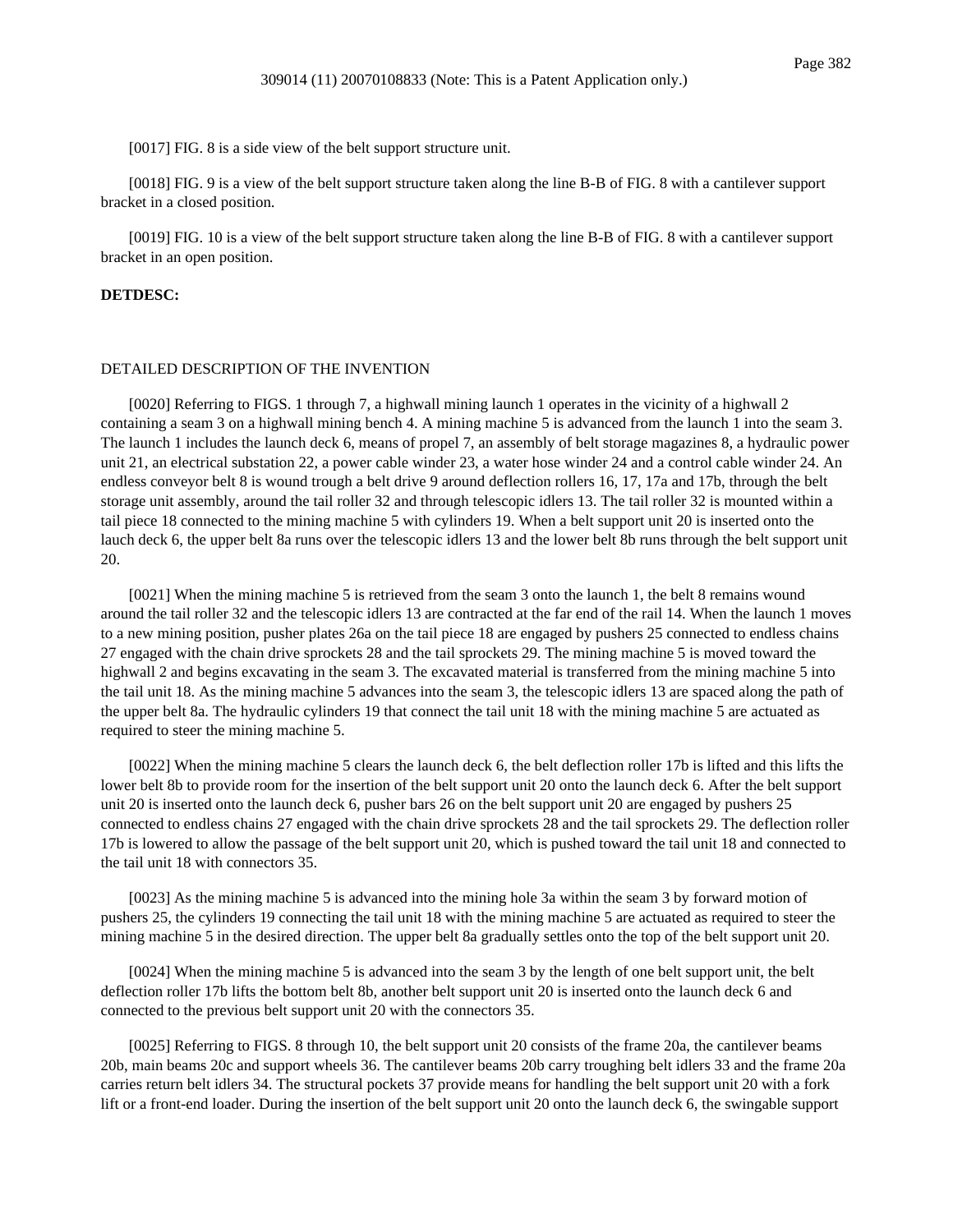brackets 38 are lifted out of the way in order to insert the bottom belt 8b between the frame 20a and the cantilever beams 20b and than re-engaged in order to support the upper cantilever beams 20b during the operation. The upper belt 8a is supported by the troughnig idlers 33 mounted on the cantilever beams 20b and the lower belt 8b is supported by the return idlers 34.

[0026] The foregoing preferred specific embodiment has been shown and described for the purpose of illustrating the functional and structural principles of this invention and is subject to change without departure from such principles. Therefore, this invention includes all modifications encompassed within the spirit and scope of the following claims.

### **ENGLISH-CLAIMS:**

Return to Top of Patent

What is claimed is:

1. A method of remote mining and conveying with an endless conveyor comprising: connecting mining means to a tail roller of an endless conveyor; advancing said mining means from a launch platform into a seam by pushing said tail roller while releasing belt stored within a belt storage means; inserting belt support units within said endless conveyor and connecting them to said tail roller and to one another to form a belt support train; advancing said belt support train into the seam while releasing belt stored within a belt storage means; on completion of a mining hole, pulling said belt support train out of the seam; removing said belt support units while re-storing said belt within said belt storage means; repositioning said mining means on said launch platform while it remains connected to said tail roller; moving said launch platform to the next mining hole; advancing said mining means into said next mining hole.

2. A method according to claim 1, where said mining means and said tail roller are connected with an advancing means and said mining means is advanced independently of said belt support train.

3. A method according to claim 1, where said mining means and said tail roller are connected with a steering means and said mining means is steered with respect to said belt support train.

4. A method according to claim 2, where said mining means and said tail roller are connected with an advancing means and said mining means is advanced and steered with respect to said belt support train.

5. A method according to claim 2, where said advancing means is capable of bracing itself within said mining hole and said belt support train is advanced into said mining hole by pulling with said advancing means.

6. A method according to claim 2, where said advancing means is capable of bracing itself within said mining hole and said belt support train is advanced into said mining hole by a combination of pulling with said advancing mans and pushing from the launch platform in order to avoid buckling of said belt support train.

7. An apparatus for remote mining and conveying with an endless extensible conveyor, comprising: mining means for remote excavating of material from a seam; endless belt conveyor with a drive; means of storing and releasing conveyor belt; movable tail roller unit of said endless conveyor; means of connecting said tail roller unit to said mining means; means of inserting belt support means within said endless conveyor and connecting it to said tail roller unit or to another said belt support means; and means of advancing or retrieving said mining means within said seam by pushing or pulling on said tail roller unit or said belt support means.

8. The apparatus according to claim 7, where the means of belt storing and releasing is at least one belt storage magazine.

9. The apparatus according to claim 8, where said belt storage magazine is disposed vertically.

10. The apparatus according to claim 7, where said means of connecting said tail roller unit is at least one hydraulic